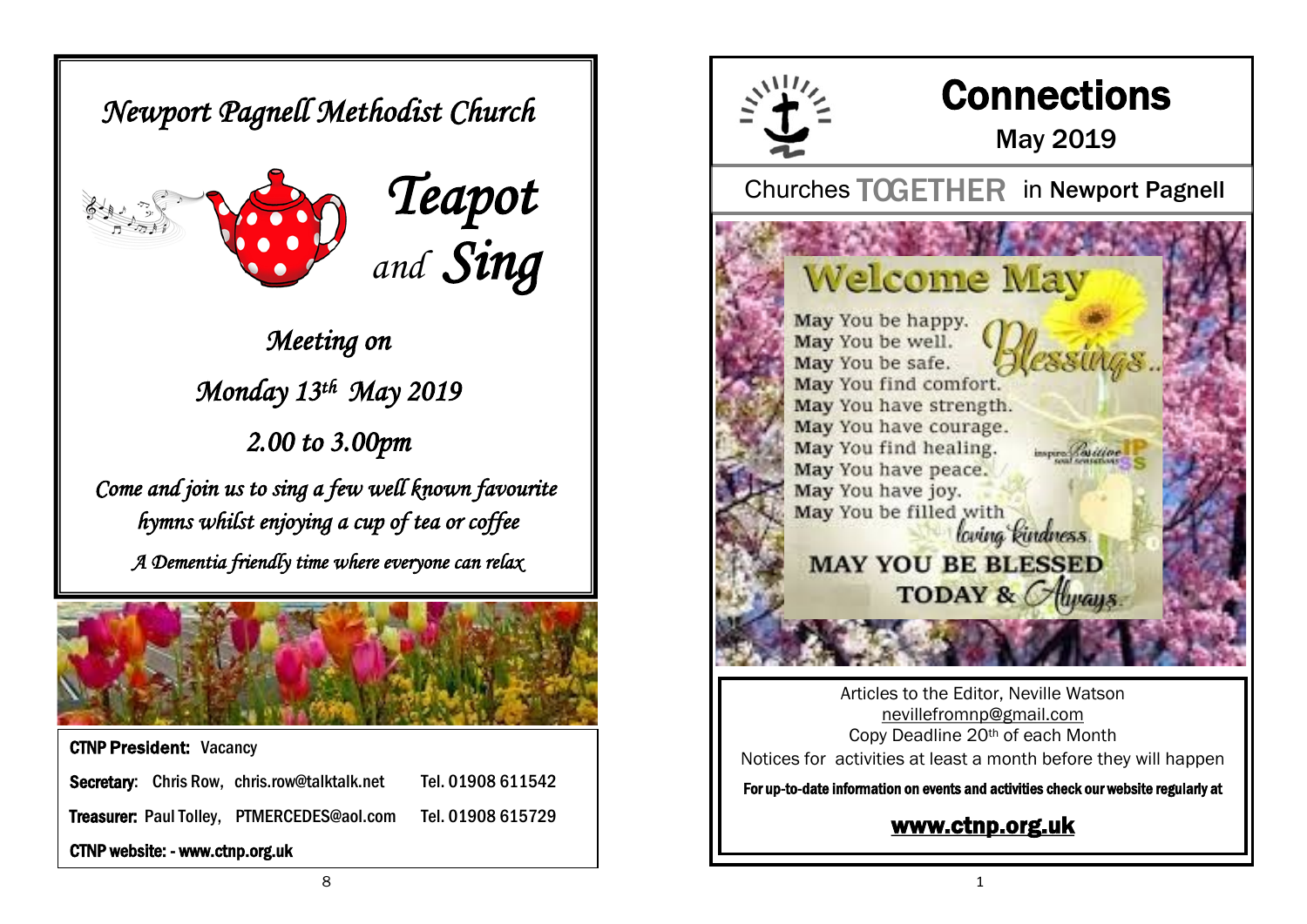

#### Easter Reflection

May- a time of caution ('ne'er cast a clout 'til May is out' apparently meaning do not ditch the vest until early June, I was taught as a child!) and Star Wars Day (May the 4th…), a month of two Bank Holidays and also 'Clean up your room' day (May  $10^{th}$ )! A month that has no real time of celebration in the church (we come from Easter in April this year and Pentecost is 9th June).

As you can imagine, being a minister who serves two churches, life can get busy for me around festivals and significant dates in the church calendar. So I quite like the months like May that give us a chance to just 'be'. A chance to be faithful without too many demands- and at such times I believe it is good to stop and reflect.

> What is it life is about? What matters in our lives? Who matters? What things are important? And…why?

As humanity we often feel the need to fill our days, to provide our children with never ending stimuli and challenge, to keep busy and productive. But actually we are all human 'beings' and so stopping and just reflecting is a vital part of who we are and in that time of reflecting we can ask ourselves such questions as above.

For me we are all alive so we can seek to become the best versions of ourselves (in comparison with ourselves NOT others) and to live in ways that build up society, bring the kingdom values (such as love, joy, peace, and hope) and have a lasting effect; and for me I find strength and encouragement to do that through my Christian faith.

Tot ziens Bless Sayonara Ate a vista Довиждане До свидания до побачення Namaste Khairete

My thanks to all those who have helped and supported me during my 2 year tenure as Editor of CTNP Connections.



## I wish you all every Blessing .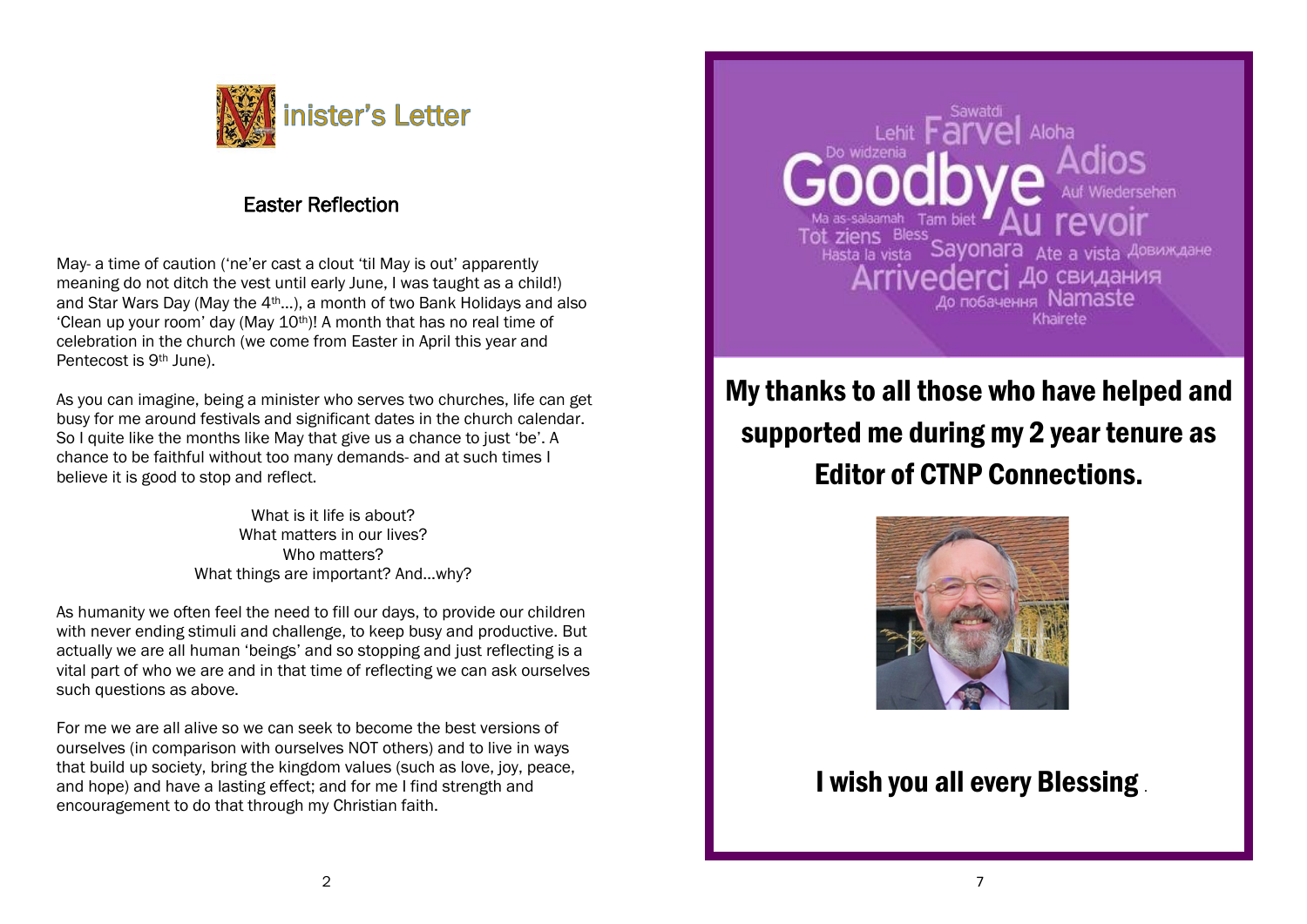## **PAUSE FOR THOUGHT**

**INTERACTIVE EXHIBTION** 

# based on

## **SPEAKING WITH GOD**

An opportunity to take time out in a calm and peaceful environment to think about situations we face, reflect on our feelings and consider our own values and beliefs. There will be six differently themed areas with activities for both adults and children.

Drop in any time between

10am and 4pm Thursday 30<sup>th</sup> May - Sunday 2<sup>nd</sup> June\* **St Peter and St Paul Church** High Street, Newport Pagnell, MK16 8AR



**Refreshments** available \*Sunday open at 11am



This month of May, let us stop and smell the flowers, pause and give thanks for the good things, hold before God the things that trouble us and believe we are loved and precious and we really matter, then let us step out and share the love.

If you want more help doing any of this- the local churches are open and welcoming and can help you on your journey!

Blessings,

Jenny Mills

Minister of Newport Pagnell United Reformed Church and West End United Church, Wolverton Convenor of URC Children and Youth Work Committee